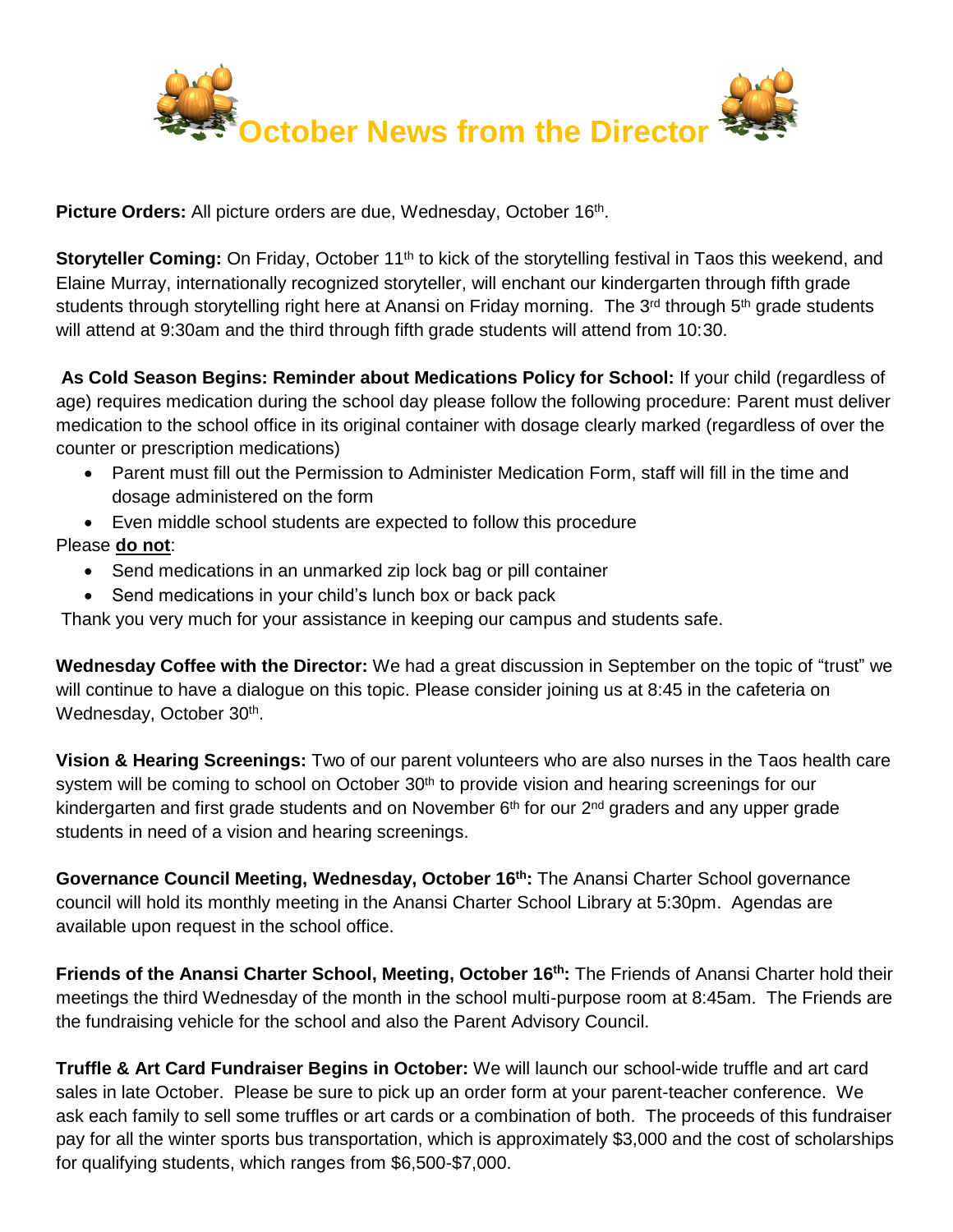**October Anti-Bullying Awareness Month:** This month is national anti-bullying awareness month and Anansi will be taking the proactive focus on kindness and Random Acts of Kindness. Here are simple ways you can bring kindness in as a focus in your own homes:

- Leave an appreciation sticky note for someone in your house
- Take time to write a thank you note together, for someone you appreciate
- Take time when around the dinner table to share something you appreciated or enjoyed in your day
- Make a treat for someone
- Donate items you no longer need to others
- Lend a helping hand to others in the community
- Smile at others when you see them or when you are passing by
- Hold the door open for someone else

We have learned through our research that one simple act of kindness can lead to dozens more acts of kindness, just through witnessing the single act. This ripple can breed generosity, empathy, and a sincere care for others, please join in and pay it forward with kindness!

In addition, we will continue to educate our students about bullying and will teach them strategies for bullying prevention. Our biggest culprit is teasing others, which often seems light-hearted, but is actually very hurtful. The victim to teasing often tries to laugh along and accept the joke; however, ongoing teasing leads to feelings of exclusion, low self-esteem, and acts of self-deprecation. Please remember your role-modeling is your child's greatest teacher, consider a conversation about the impact of teasing others and choose kindness toward others yourselves.

**Parent Teacher Conference Sign-Ups:** Please look for the conference sign-up sheet in your child's classroom starting, Friday, October 18<sup>th</sup>. Our goal is to meet with every family to review your child's progress and work together to set goals for the school year. Conferences are scheduled for Friday, October 26<sup>th</sup> from 8-4pm.

**October 31st Festivities:** Each classroom will have an afternoon Costume Party on Thursday, October 31<sup>st</sup>. All students are invited to bring a costume in a bag to participate in the parade and festivities. The K-5 classes will gather together on the soccer field to parade in their costumes and then will return to classrooms to participate in games, crafts, and creating healthy snacks. The 6<sup>th</sup>-8<sup>th</sup> grade students will watch the parade, followed by a costume contest, and party. We will be sending more details closer to the date so that you can be involved in your child's class party. Please remember no weapons of any kind with your costumes. **There will not be after care on October 31st .** 

**Chess at Anansi:** Dennis Hedges, our chess coach offers chess in the Anansi Charter School library every Wednesday from 3:30-5. If your child is interested, you can sign up in the school office on the aftercare sign-up sheet. The cost is \$5 if you pick up at 5pm, and \$8 for staying the extra half hour until 5:30.

## **October Dates to Keep In Mind:**

**Friday, October 11<sup>th</sup>:** Storyteller in the library, 9:30 for 3<sup>rd</sup>-5th, 10:30 for 6<sup>th</sup>-8<sup>th</sup> **Friday, October 11 th:** middle school early dismissal **Monday, October 14th:** No School Indigenous Peoples Day